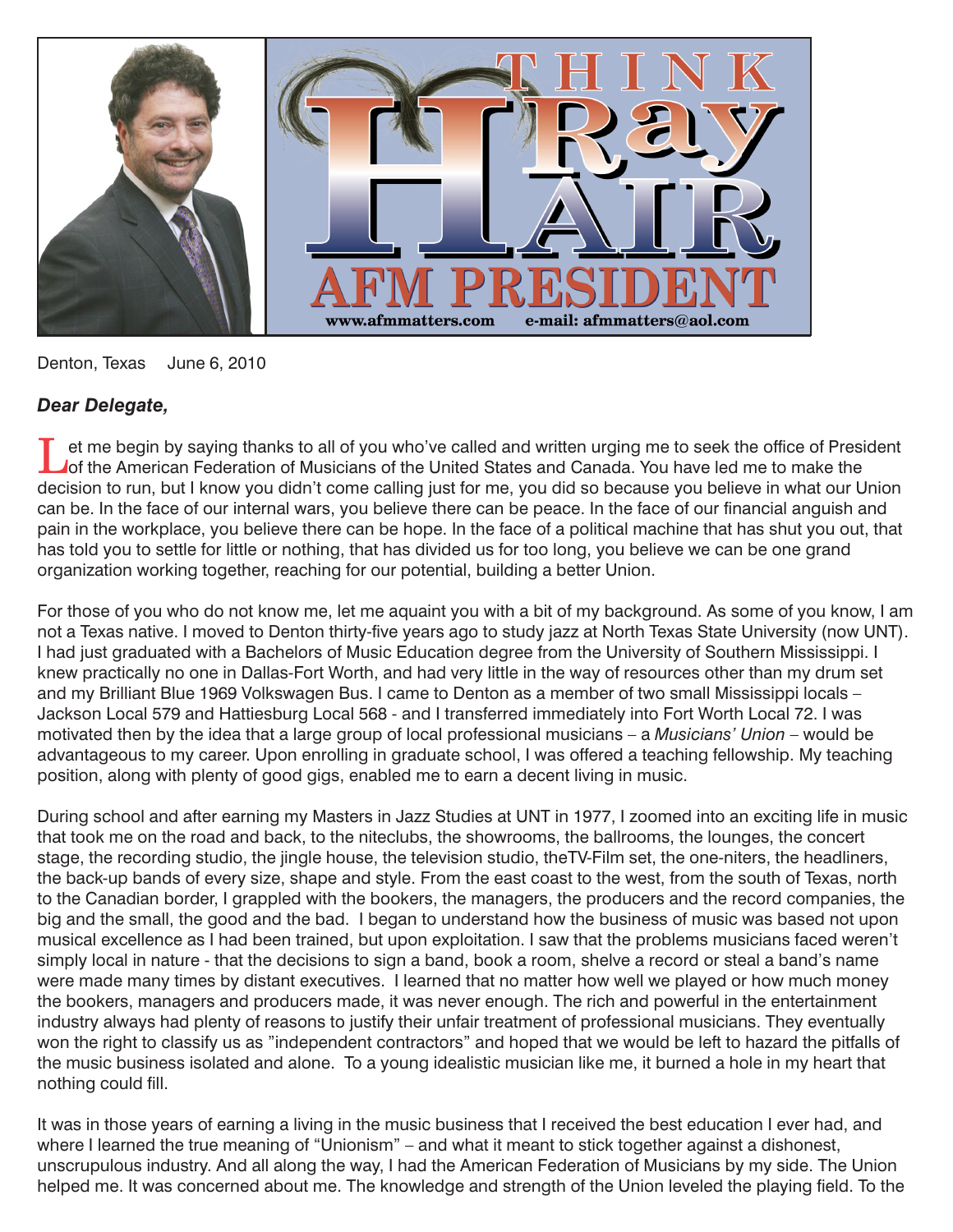Union, I mattered. The Union collected some important claims for me. I was a believer, and I gladly paid my dues. I knew early on that I would be hard pressed to ignore the Union's calling, if and when it ever came.

After eight active years in the music business here and teaching drum set at North Texas, I answered the call and became President of Fort Worth Local 72 exactly twenty-seven years ago, on June 6, 1983. I literally walked off a nightclub stage at 2am and went to work at the local at 9am the next morning. I made the change because I wanted to try to right the wrongs that plague our profession. Despite the immense problems we would face every day in the local office, I looked forward to waking up every morning, knowing that I had another day ahead where I might take on the employers and make a positive difference in musicians' lives.

It was at my first Convention in Phoenix in 1983 and as a young local officer in Fort Worth where I saw the Union from the inside – symphony orchestra members, recording musicians, rock and rollers, western swingers, church musicians, jazzers, rock-a-billy, big bands, polka bands, rodeo bands, small groups, music teachers, part-timers, full-timers, all of them with a story to tell, all of them seeking representation, all of them clamoring to be heard, all of them desperate for a strong Union. I made lasting friendships with many great musicians – and unexpectedly, with many folks on the other side of the table.

It was in my early years in Fort Worth that I learned what heading up a Union is really about. It is about serving the members. It is about organizing and bargaining. I learned to disagree – and disagree strongly, without being disrespectful - that it's possible to compromise so long as you know those principles that can never be compromised; and that so long as we're willing to listen to each other, work together, find common ground and build unity, we have a chance to do things that will make the Union stronger and improve our members' lives.

That's why in 1992 we were able to unite the members of two medium sized locals, Fort Worth Local 72 and Dallas Local 147, to create a single dynamic local to service a major metropolitan area here that grew from 1400 members initially to some 1700 today. That's why we were able to organize and bargain new collective bargaining agreements where none existed before. That's why we were able to pioneer the multi-stage, free-to-attend outdoor festival format in North Texas in 1985 with shows that started small but now attract an annual audience of more than 700,000 attendees – events that are among the largest of their kind in Texas. That's why in 1994 we succeeded in forming a successful booking agency, AFM Entertainment, to find gainful employment for our members. That's why Local 72-147 has thrived – without a local dues increase in 18 years. We did things that our critics and detractors said could never be done.

It was here, as a local officer in Dallas-Fort Worth, home to every kind of musicial group and style, played by the very best musicians in the world, that I came to understand that by organizing, promoting and bargaining effectively for our members, we could build a greater Union – one that could preserve, protect and defend the interests of our talented members.

I recognize there is a certain daring or boldness to this announcement. I went into this convention season thinking I would remain a candidate for re-election to the International Executive Board. It was just a couple of weeks ago, soon after the May 5 letter I sent to some of you – it is still posted at www.afmmatters.com – and in the aftermath of a failed mediation attempt I had helped arrange between the AFM's leadership and an important segment of our membership, that I began to seriously consider running for President. I haven't spent a lot of time campaigning for President, but I've been on the IEB long enough to know that the AFM's leadership must change. I am certain that without an immediate leadership change, the AFM will not survive much longer.

The genius of our founders is that they designed a system of Union governance that can be changed. And we should take heart, because we've changed the AFM's leadership this way before. Years ago, in the face of leadership that would not listen to the members, a determined Convention brought an administration to its knees. Now we are called once more - and it is time for those of us who hold this Union dear to answer that call. People who love their Union can change it.

All of us know the challenges facing us today – an expensive internal war that continues to expand with no end in sight and that has caused a financial crisis that threatens our future. Our Locals and our members are struggling with the recession despite working as hard as they can. We know the challenges. We've talked about them at the Conferences.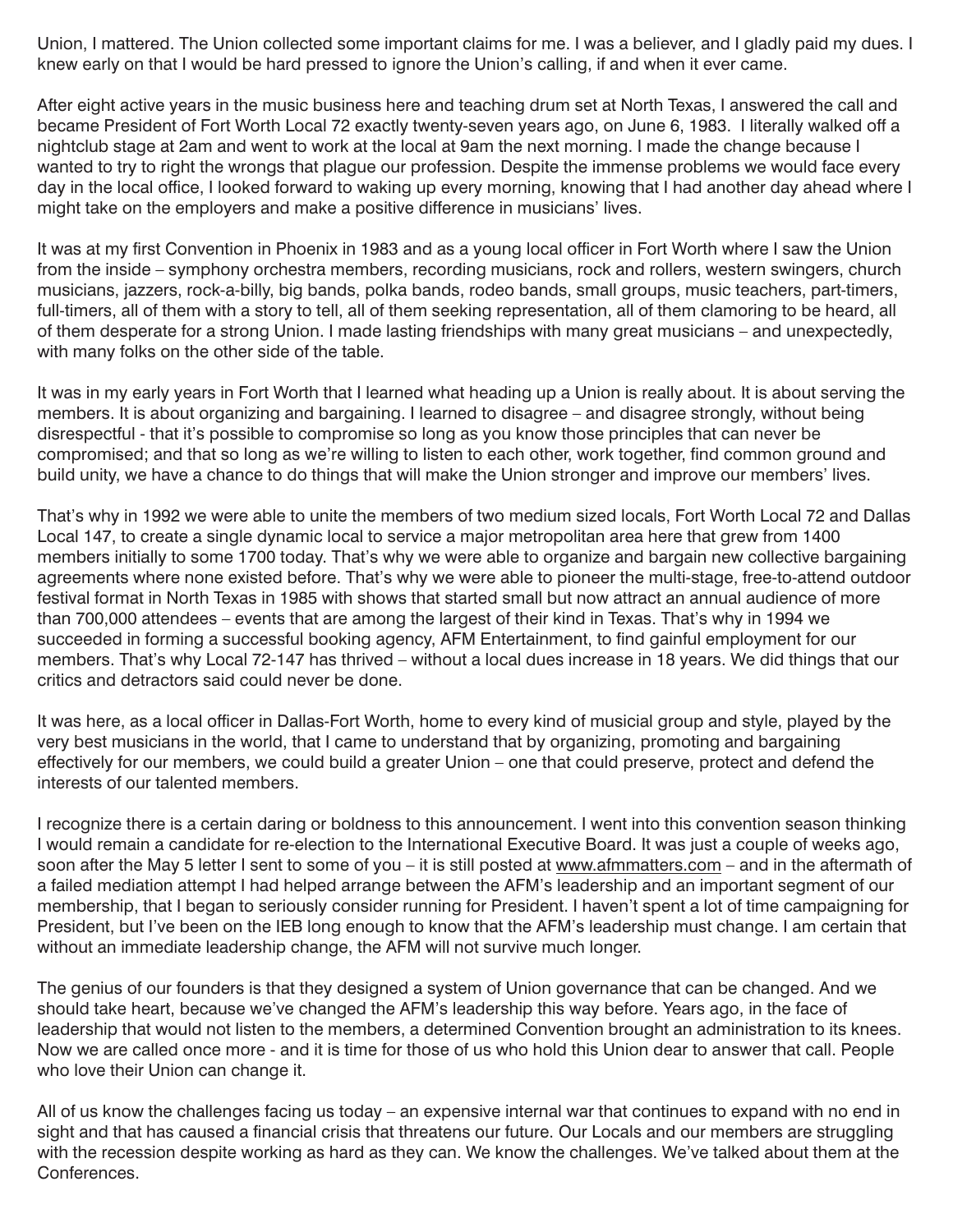What's stopped us from meeting these challenges is not the absence of ideas or sensible plans. What's stopped us is the failure of leadership, the smallness of our politics - the ease with which we're distracted by the petty and trivial, our chronic avoidance of tough decisions, our preference for scoring cheap political points instead of rolling up our sleeves and building a working consensus to tackle big problems.

For the last few years we've been told that borrowing from our Relocation Fund doesn't matter, because we're never going to buy a home for the Union and because we have no choice but to pay rent forever to the enrichment of a Times Square landlord. We've been told that the anxiety we feel about our internal divisions is an illusion. And when all else fails, when our Pension Fund is certified to be in critical status, or when the Trust Fund says it will shut down, we've been told that our crises are somebody else's fault. We're distracted from our real failures, and told to blame that local, or this player conference, or the big locals, and so on.

And as people have looked away in disillusionment and frustration, we know what's filled the void. The emails from the top. The public relations firms. The law firms. They write the copy to hide the failures of our leadership and you get stuck with the bills. The time for bad politics is over. It's time to turn the page.

But repairing the self-inflicted damage that has beset our Union for decades and especially over the past several years won't be easy. We'll have to set priorities and make hard choices. And although hard work and new leadership will play a crucial role in bringing about the changes we need, those things alone will not get us where we want to go. Everyone must be involved. Each of us, in our own locals, will have to accept responsibility for positive change, for adapting to a new digital age, for helping to organize and strengthen our membership, and sharing some measure of sacrifice. Let us put away our divisions and begin this hard work together. Let us come together during the 98<sup>th</sup> Convention and change this Union for the better.

Let this be the Convention that restores credibility and trust by electing leaders who possess the ethics and integrity of *Honest Leadership*, who have a strong belief in the worth of diverse opinions, a disposition toward openness, who will demonstrate those qualities through their everyday actions, and who can withstand close scrutiny. Such leadership transcends time and circumstance.

Let this be the Convention that demands the truth from our leadership, free from self-serving political manipulation. As local officers, we give our elected officials a good deal of power over our Union, and we send the Federation a great deal of money. Because the system of checks and balances is limited, it is critical that we be able to trust those to whom power is given. AFM officials certainly owe us a job well done, but they owe us more. They owe us honesty and *Straight Talk*.

Let's be the Convention that is *Right on the Money*, that finally understands the terrible cost of our internal warfare. You are being asked to raise more money to pay for our ongoing unresolved internal conflict, despite the fact that the conflict itself represents a large reducible cost. The turmoil has escalated drastically and it continues to spread. Conflict resolution will save more money than can be raised through any finance recommendation. The current cycle of pain – the endless fighting within – must end now. I promise you, I will end it.

Let's be the Convention that requires leadership to *Put the Union First*. That means putting the members first and an end to blatant self-dealing. Leaders who see the well-being of the Union as critically important to their own interests will move the Union forward. They will benefit politically from the Union's progress. Rebuilding our Union into a unified organization that is better able to improve members' lives is the reward every leader should aim for. It is certainly enough for me.

I know there are those who don't believe we can do these things. I understand the skepticism. After all, every two or three years, candidates make similar promises, and I expect this Convention will be no different. All of us running for office have traveled throughout Federationland offering our suggestions. All of us will trumpet those qualities we believe make us uniquely qualified to deserve your vote. Our leadership will make grand Convention speeches about a litany of achievements in spite of the so-called aggravation from that local or that player conference. Then, you will hear the promises to straighten out all of our ills if we do everything that leaders ask of us. Once, at the 2003 Convention, we had reason to hope. But too many times, after the election is over, and the campaign material is thrown away, all those promises fade from memory, and the PR firms and the lawyers and the politically favored move in, and local officers turn away, disappointed as before, left to struggle on their own.